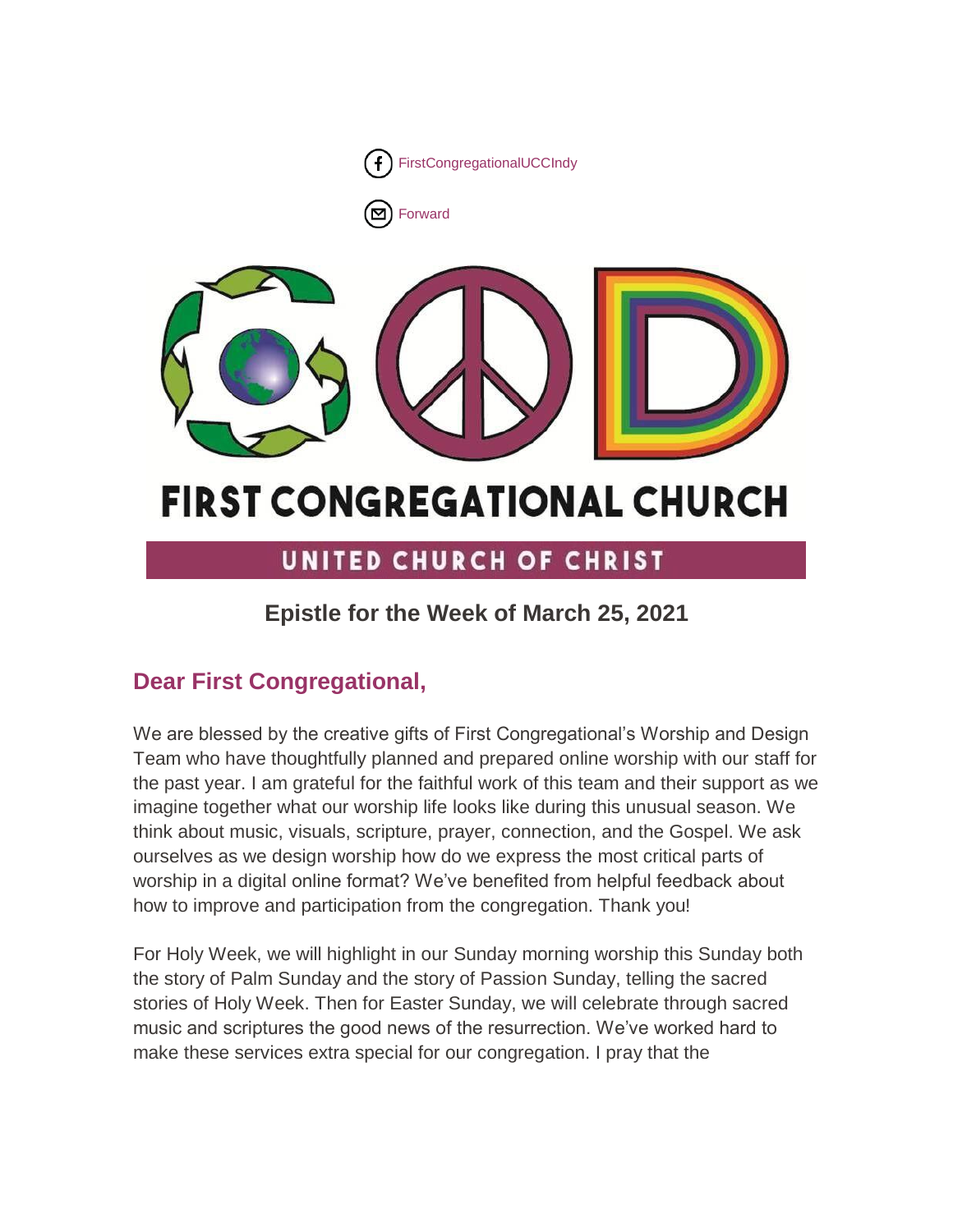congregation will be blessed by inspiring and creative online worship experiences.

Blessings, Pastor Sarah



Are you ready to get back to the people and activities you love?

Your vaccination brings us one day closer to controlling the pandemic and reopening Church.

#### **Get your vaccine ASAP!**

Register at ourshot.in.gov or call 211.

# **THIS SUNDAY**

#### **Sunday Adult Education, 9:30 a.m. (Zoom)**

For March, we are going to read and reflect on the Lenten devotions for the Sundays in March from the UCC resource "Promises, Promises." If you like, bring a poem that speaks to you on your Lenten journey to share with the class, or a piece of art that speaks to you. Our goal is to grow together in faith and love, through listening, reflecting, and sharing.

**March 28:** Worth will reflect on the devotion for 3/28, Mark 11:4-6

#### **Palm Sunday Worship, 11AM (YouTube, FaceBook, Dial In)**

This Sunday brings us our annual celebration of Palm Sunday – the commemoration of Jesus's triumphal entry into Jerusalem a week before he was put to death. In this continued time of virtual worship we have opted to incorporate the full story of Holy Week into our Palm Sunday service. So while our service this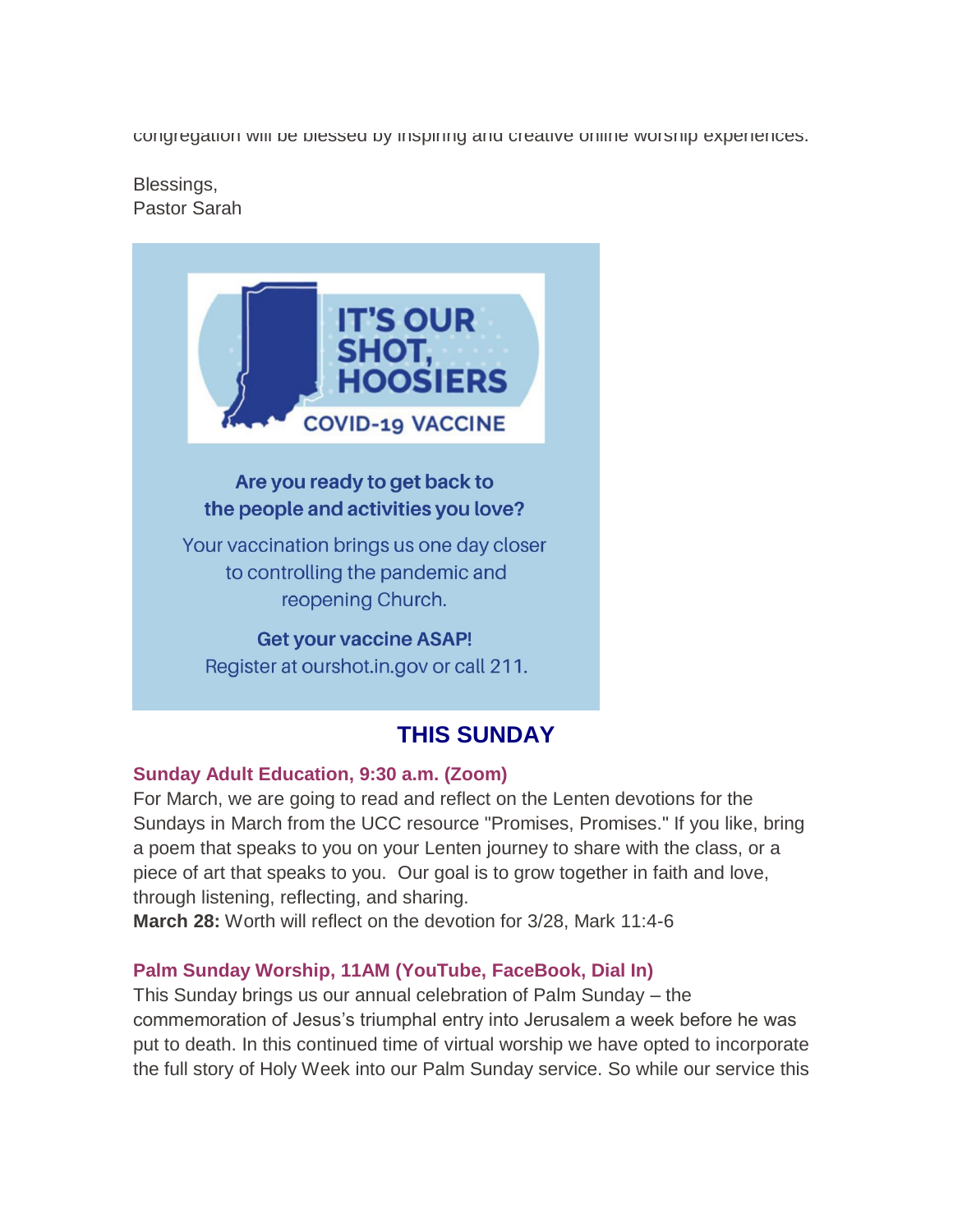Sunday begins with traditional palms and a celebratory hymn, we will move past that time into the drama of the Passion story all the way through the crucifixion. Numerous voices and faces will present in a new way the familiar pieces of this tragic (but unfinished) story. Please join us this Sunday for this special service, in preparation for a grand celebration of the Resurrection through scripture and song on Easter Sunday.

#### **Coffee Hour via Zoom, immediately after worship**

#### **Confronting White Supremacy in Our Time** - **Sunday March 28th 4-5:30pm ET**

The Trump presidency unleashed the forces of white supremacy in ways that took many by surprise. How does a Just Peace Church take up the struggle to turn back race hatred? This 90 minute webinar will include input from Rev. Tracy Howe Wispelwey and Scot Nakagawa as well as time for participants to enter into dialogue with the presenters and one another. Please join us at 4:00 pm (EST) on Sunday, February 28 for this important webinar sponsored by the UCC Just Peace Church Education and Witness Committee. [Register here!](https://ucc.zoom.us/meeting/register/tJAlcu-srz8jH9E-FL4X7aHCzckDcQeKTUfD)

#### **Thank You for Your Support of First Congregational UCC**

Please continue supporting the mission and ministries of your local church by mailing a check to the church or through online donations at <http://www.fcindy.org/online-giving/>

# **THIS WEEK AT FC**

#### **How to Access our Zoom Gatherings**

[https://us04web.zoom.us/j/9264494206?pwd=dmtWbWE5UXRBTk5pcHZlYlB0aEF](https://us04web.zoom.us/j/9264494206?pwd=dmtWbWE5UXRBTk5pcHZlYlB0aEFVUT09) [VUT09](https://us04web.zoom.us/j/9264494206?pwd=dmtWbWE5UXRBTk5pcHZlYlB0aEFVUT09) Meeting ID: 926 449 4206 Password: 7171 If you click on the URL, you should not need to enter in the Meeting ID and Password. To dial in by phone: +1 312 626 6799, Meeting ID 926 449 4206, Password 7171.

#### **TODAY!**

 **Women's Lunch Bunch at 11:30 a.m. -** For questions or more information please contact Sue Chapman at (317) 259-1806 or [carolsuech59@gmail.com.](mailto:carolsuech59@gmail.com)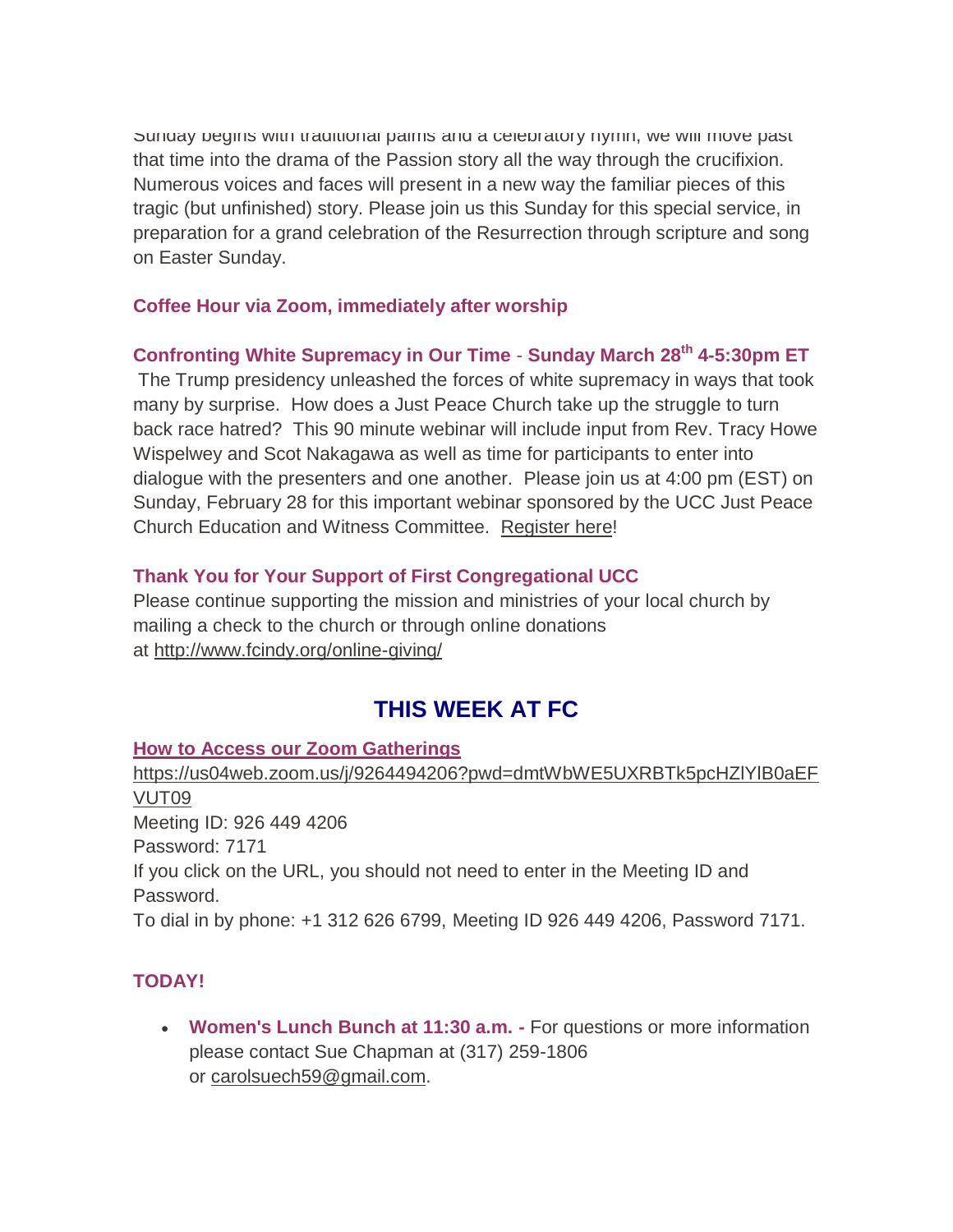**Spiritual Support Group at 5:00 p.m. (Zoom) -** This group openly invites anyone seeking spiritual care concerning well being. Contact Pastor Sarah at [pastorsarah@fcindy.org,](mailto:pastorsarah@fcindy.org) or 386-478-9012.

#### **Outreach & Service**

Today marks our first Research Action Meeting with Faith In Indiana. This afternoon at 4:00 PM we'll be meeting on Zoom with State Senator Rodric Bray's deputy chief of staff to find common cause with Senator Bray around state legislation affecting gun violence, criminal justice, immigration, and/or climate change. Watch this space for further information about outcomes of our meeting. Kudos to David Clark, our Just Peace Intern, for his outstanding leadership in this effort.

#### **TOMORROW! Game Night, Friday, March 26 at 7 pm**

Looking for some fun time? Join us on Zoom to play some games together and share some fellowship with one another. Questions? Contact Wendy Baldwin.

#### **Vespers (Outdoor/Zoom) on Tuesdays from 7:00 - 7:30 p.m.**

Join us for a time of togetherness, Scripture, and sharing of joys and concerns. When weather conditions allow, Vespers will be outdoors at the church at 7 pm. Please bring a lawn chair and wear a mask. We will also try to connect to Zoom for those unable to attend in person. We will NOT meet outdoors if the temperature is below 50 degrees, it's raining, or winds are greater than 20 mph; you can join us on Zoom.

#### **Soul Care with Pastor Sarah via Zoom**

Join us after Zoom Vespers on **Tuesdays at 7:30p.m.** Simply stick around after vespers for a time to check-in and to pray together.

#### **Lenten Lunch Journey Recap, Week 5 and Invite to Week 6!**

This week we continued to examine the life of poet and activist Sonia Sanchez alongside the life of Jesus. This week we explored the pain of rejection in their lives, and in our own lives — exploring what it means to make our life a prayer to step through the rejection like Jesus stepped through the crowd in Luke 4. Review our conversation on youtube here: <https://youtu.be/58SrZKHdruc> There are no reflection questions for this week.

As always, feel free to join us next week for our final gathering of exploring the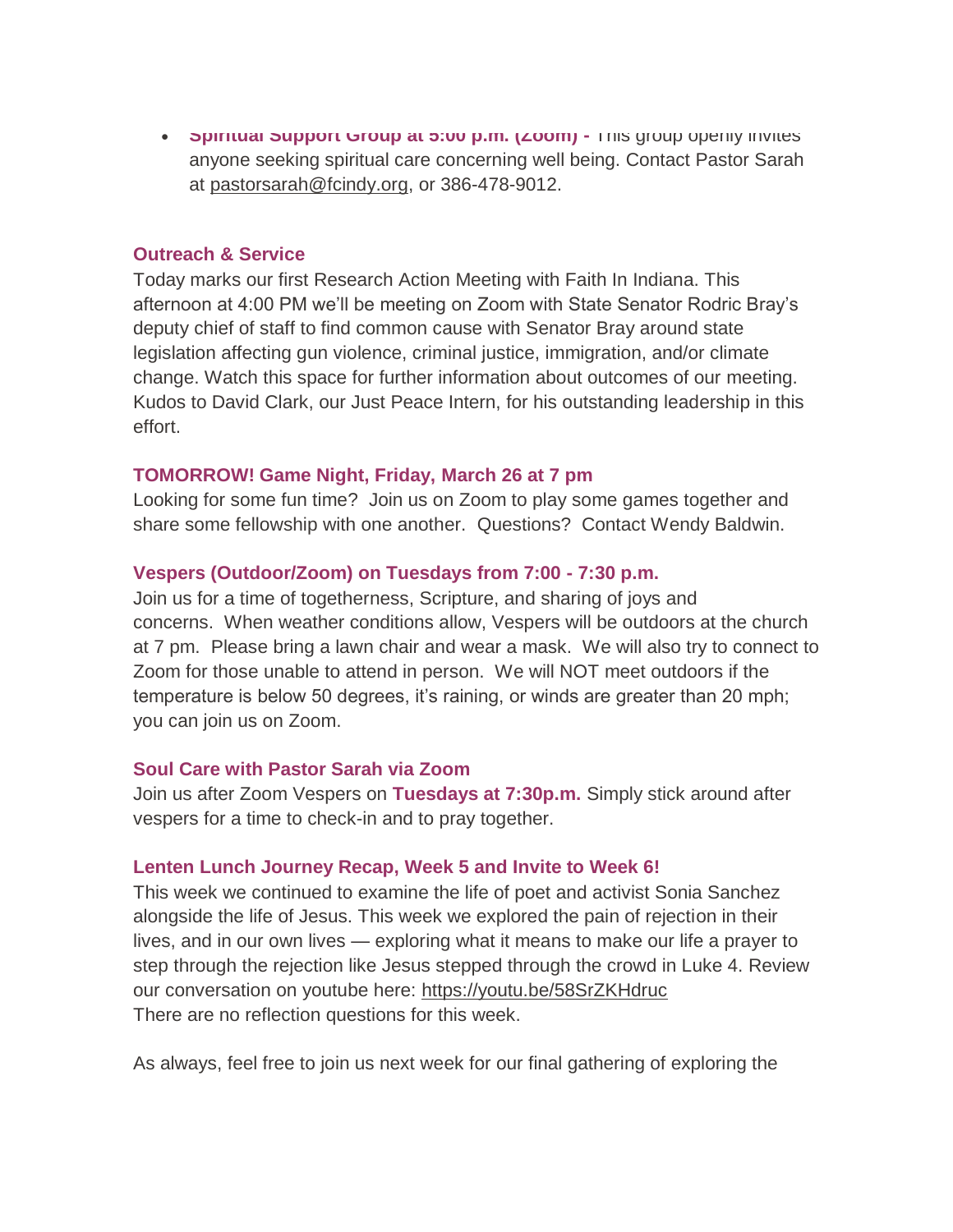lives of these two great liberators: **On our Church Zoom at 12noon on Wednesday March 31st.**

#### **Covenant Outreach**

Through this month and next our Covenant Outreach is still supporting Family Promise, Exodus Refugee, Faith In Indiana, and Peace Learning Center. To financially support these excellent organizations, please make a single contribution to "Covenant Outreach", and it will be distributed equally across all of them (unless otherwise specified). See the March Colony for advocacy/volunteer opportunities at Family Promise. Also, please remember to support our UCC special offering to One Great Hour of Sharing throughout March.

#### **Southeast Association Virtual Lenten Series**

You can watch the video from last Saturday here: <https://youtu.be/rBKMBvyD4ak>

# **COMING UP**

#### **Food Drive & Fellowship! 1st Saturday of the Month – April 3, 10-noon**

Our food donations to the Northside Pantry are helping to fight hunger needs, and the Pantry is very grateful that we are doing this – in 2021 we have already contributed over 600 lbs of food and supplies! And our greatest gift – the ability to spend a few minutes of in-person fellowship with those that are there, while maintaining safe virus protocols. Since this is the day before Easter, we will also have some Easter goodies on hand.

#### **Please click** [HERE](https://mcusercontent.com/7a2e4c501545b6d78729a64a1/files/c6bc7fc6-7671-4bb5-9e27-00d25bc95abe/March_Colony_2021.01.pdf) **[t](https://mcusercontent.com/7a2e4c501545b6d78729a64a1/files/c6bc7fc6-7671-4bb5-9e27-00d25bc95abe/March_Colony_2021.01.pdf)o view the March Colony with more information and events happening this month!**

# **CONNECTION & SUPPORT**

**FC Facebook page** (click **[here](https://www.facebook.com/FirstCongregationalUCCIndy/)**)

"**First Congregational Indy Fellowship**" group on Facebook (click **[here](https://www.facebook.com/groups/521333455186422/)**).

**Pastoral Care** Pastor Sarah may be reached at (386) 478-9012 or [pastorsarah@fcindy.](mailto:pastorsarah@fcindy.org)

#### **Pastor Sarah's Sabbath Days: Mondays & Saturdays**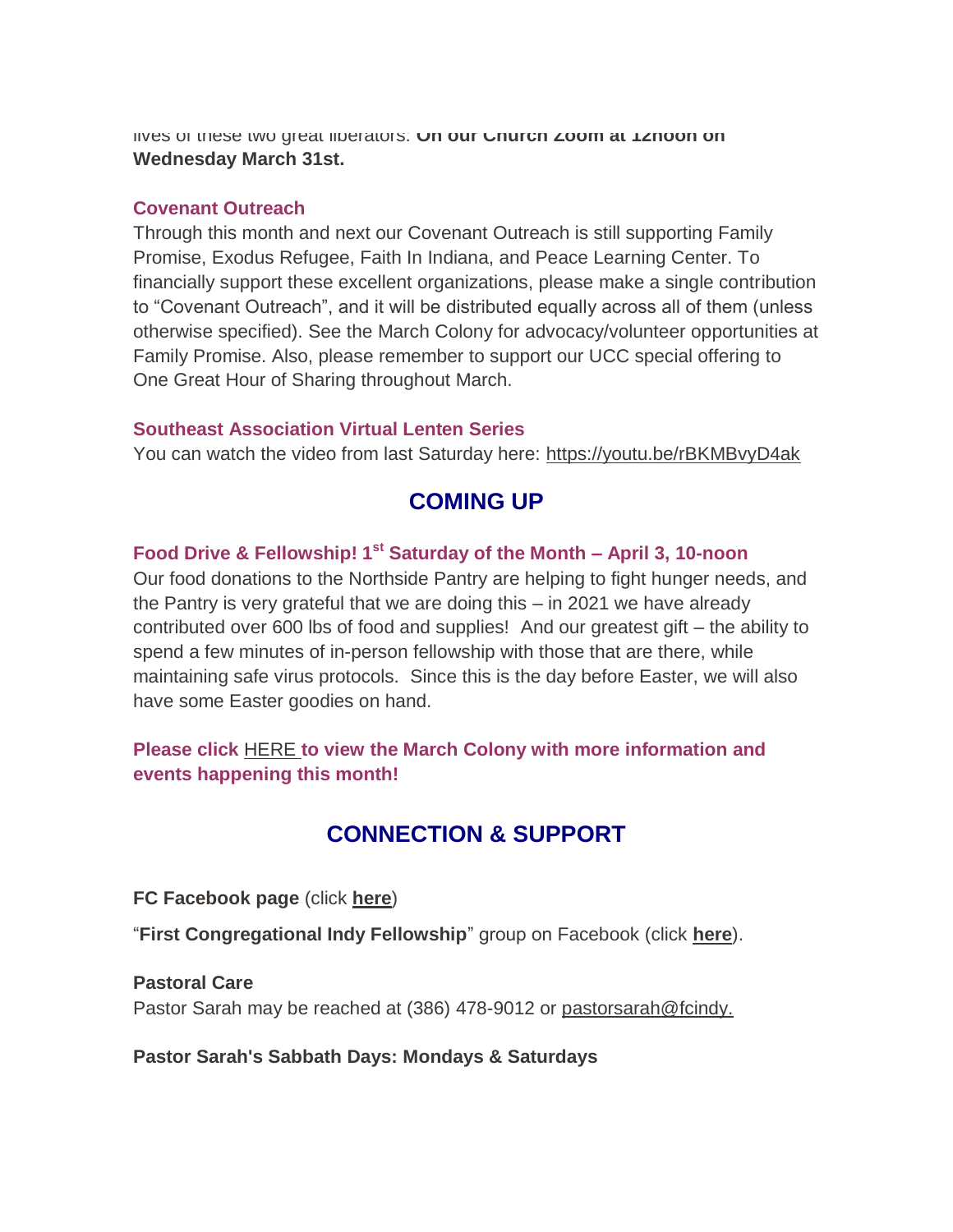The congregation covenant with Pastor Sarah to provide  $\angle$  days per week for personal rest and family renewal. On Mondays and Saturdays, Pastor Sarah is not available unless it is a pastoral emergency. Thank you for honoring this sacred gift of Sabbath time for our Pastor and her family.

#### **Additional Church Support Contacts**

Pastoral Care Associate: Pastor Carol [\(casowle@gmail.com\)](mailto:casowle@gmail.com) Office Administrator: Shannon [\(shannon@fcindy.org\)](mailto:shannon@fcindy.org) Lead Councilor: Larry Eckel [\(lspeckel@comcast.net\)](mailto:lspeckel@comcast.net) (Senior Councilors: Steve Coomer, Larry Eckel, Alice Rutherford)

#### **Mental Health Support:**

- **Substance Abuse and Mental Health Services Administration's Disaster Distress Helpline:** 1-800-985-5990, or text "TalkWithUs" to 66746.
- **National Suicide Prevention Hotline**: 1-800-273-TALK (8255) (press 1 for veterans, 2 for Spanish)
- **National Alliance on Mental Illness (NAMI)** Information HelpLine provides information and referral services. 1-800-950-NAMI (6264) and [www.nami.org.](http://www.nami.org/)
- **The Trevor Project hotline** offers support for LGBTQIA+ youth and families struggling with mental health challenges at 1-866-4-U-TREVOR (488-7386) and [www.theTrevorProject.org](http://www.thetrevorproject.org/)

**Members in Need Fund -** The Members in Need Fund is available to support financial needs for any of our church family who find themselves in need. To request funds for you or your family, please contact Pastor Sarah by email [pastorsarah@fcindy.org](mailto:pastorsarah@fcindy.org) or cell (386) 478-9012.

#### **FC Covid Protocols:**

Effective immediately, the church building is closed to in-person church gatherings until the following parameters are reached, based on guidance from Dr Virginia Caine, Marion County Public Health Director:

*A 7-day average of 5% (or less) positivity among unique individuals tested for a two-week period, and new cases per day at 35 or under in Marion County, per the metrics shown on [www.coronavirus.in.gov](http://www.coronavirus.in.gov/) .* 

At that time, the Council will decide reopening measures.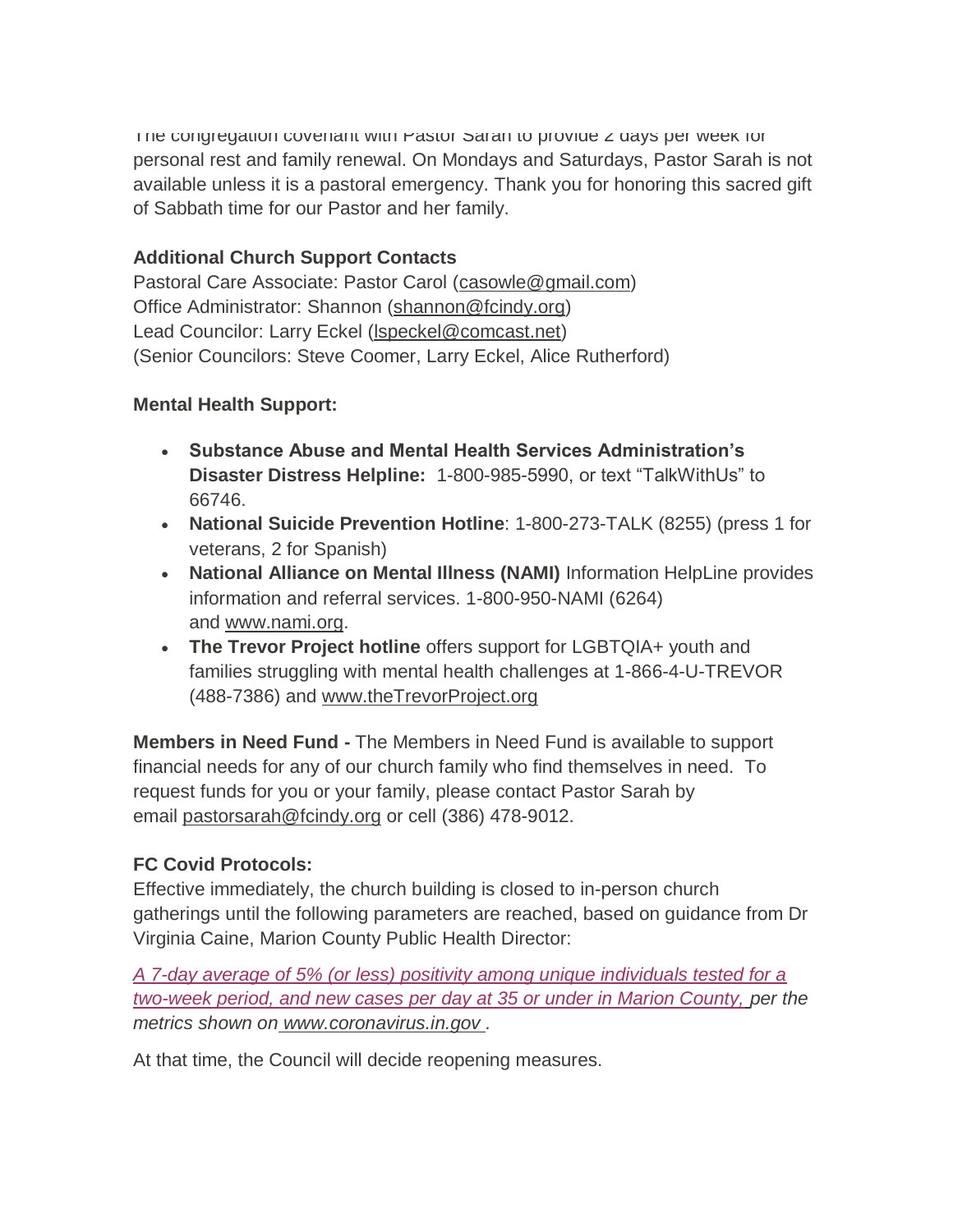#### **THIS WEEK AT FIRST CONGREGATIONAL**

#### **3 Ways to Connect for Worship**

#### *YOUTUBE*

<https://www.youtube.com/channel/UCWV9wqAvPiUKSkEbjaV6Zpw>

- YouTube Live broadcasts at 11am..
- Use this option for live interacting and messaging. You must have or create a user account and be logged in to message live.

#### *FACE BOOK*

[https://www.facebook.com/pg/FirstCongregationalUCCIndy/posts/?ref=page\\_int](https://www.facebook.com/pg/FirstCongregationalUCCIndy/posts/?ref=page_internal) [ernal](https://www.facebook.com/pg/FirstCongregationalUCCIndy/posts/?ref=page_internal)

- The video will be posted at 11am.
- This is for viewing only. For live interacting and commenting, please use the YouTube option.

#### *DIAL-IN*

- Dial **317-204-3862**
- Landline is preferred for clarity.
- If calling with a smart phone, setting your cellular setting to Wi-Fi calling will be clearer.

#### **How to Access our Zoom Gatherings**

[https://us04web.zoom.us/j/9264494206?pwd=dmtWbWE5UXRBTk5pcHZlYlB0](https://us04web.zoom.us/j/9264494206?pwd=dmtWbWE5UXRBTk5pcHZlYlB0aEFVUT09) [aEFVUT09](https://us04web.zoom.us/j/9264494206?pwd=dmtWbWE5UXRBTk5pcHZlYlB0aEFVUT09) Meeting ID: 926 449 4206

Password: 7171

If you click on the URL, you should not need to enter in the Meeting ID and Password.

To dial in by phone: +1 312 626 6799, Meeting ID 926 449 4206, Password 7171.

| <b>Weekly Calendar</b>  |              |                                |  |
|-------------------------|--------------|--------------------------------|--|
| <b>Thursday, Mar 25</b> | $11:30$ a.m. | <b>Women's Lunch Bunch</b>     |  |
| <b>Thursday, Mar 25</b> | $5:00$ p.m.  | <b>Spiritual Support Group</b> |  |
| <b>Friday, March 26</b> | $7:00$ p.m.  | <b>Game Night</b>              |  |